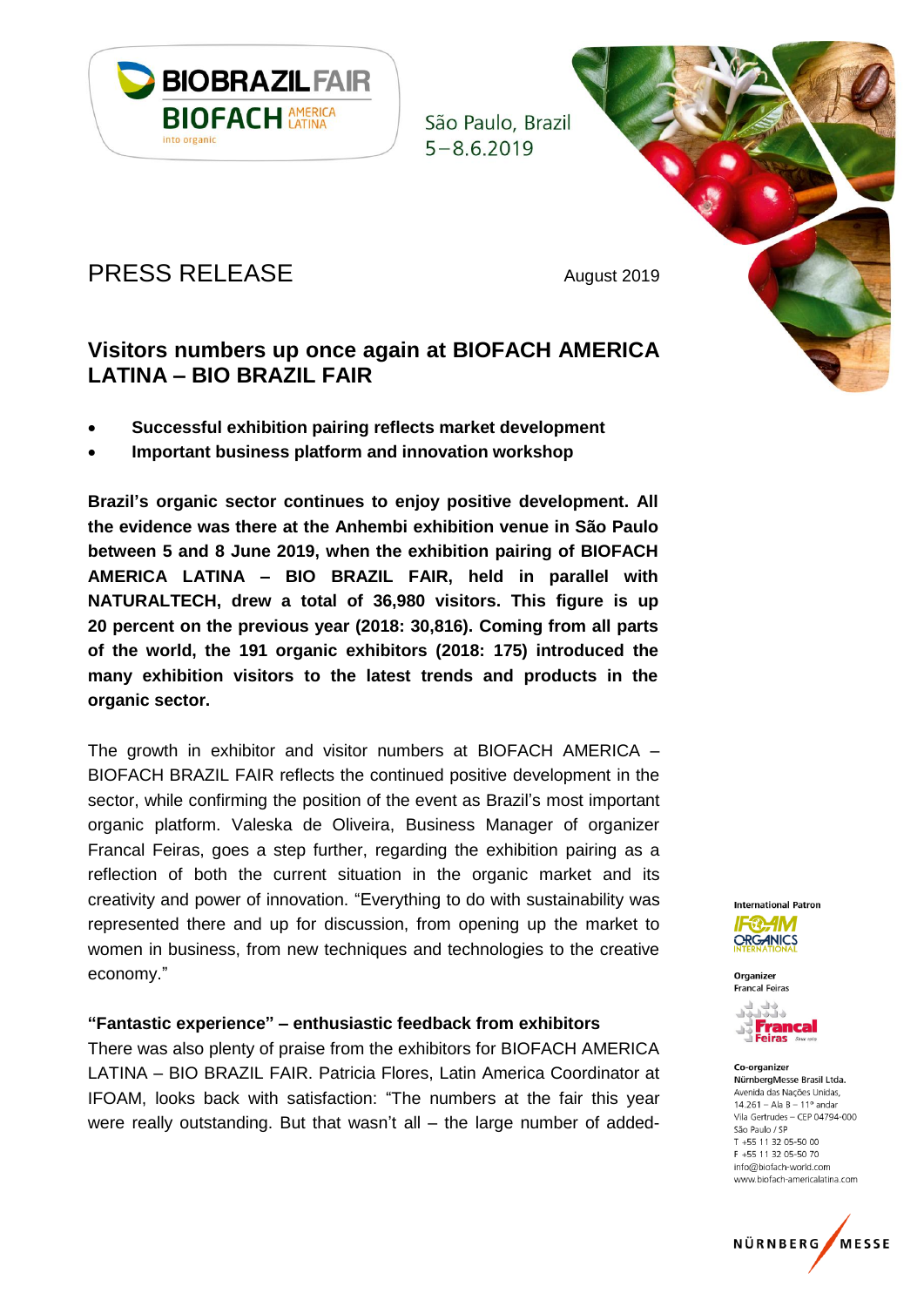

São Paulo, Brazil  $5 - 8.6.2019$ 

value products being produced by the companies in the food and beverage sector and in the cosmetic, medicine and textiles field is impressive. Thanks to visitors of all age groups and from all branches of industry, the four days of the event provided the perfect opportunity to encourage a more sustainable lifestyle that can cope with the challenges our society faces." Pedro Pablo, Sales Manager von AMA Time, is also excited to have been a part of the exhibition pairing: "Coming back to BIOFACH AMERICA LATINA in São Paulo was a fantastic experience! We took part four years ago and the exhibition has enjoyed strong growth since then. We had top-quality visitors, and that meant top-quality meetings." For Victor Aguilera, General Manager at Lautaro Fair Trade & Organic Wines, the range of visitors was invaluable: "The exhibition pairing is an ideal platform for making contact with Brazilian end consumers and receiving direct feedback. At the same time, it is a unique shop window for meetings with companies that are looking for new organic products for their portfolio." And Raffaele Sabatini, Export Manager at Alce Nero, cannot hide his enthusiasm about the direct benefits of participation for his company: "We enjoyed great visibility this year and are very happy. Our brand is growing more and more popular in the Brazilian market – and that's something we can thank BIOFACH AMERICA LATINA – BIO BRAZIL FAIR for!"

#### **Business meetings and professional forum with added value**

The positive mood in the halls also extended to the business meetings between companies, buyers and retailers, which have been a successful part of the event for many years now. A total of 514 meetings were held between 217 organic companies and 32 buyers from eight of Brazil's federal states. The revenue from the deals concluded is expected to reach almost USD 5 million in the coming year. In addition to the business meetings, the professional part also went well. With more than 120 hours of accumulated technical knowledge, the supporting programme, especially the International Organic and Sustainable Agriculture Forum with its toplevel participation, provided a wealth of inspiration. The participants in the many lectures, discussion rounds and workshops included prominent personalities and politicians, in addition to the subject-area experts.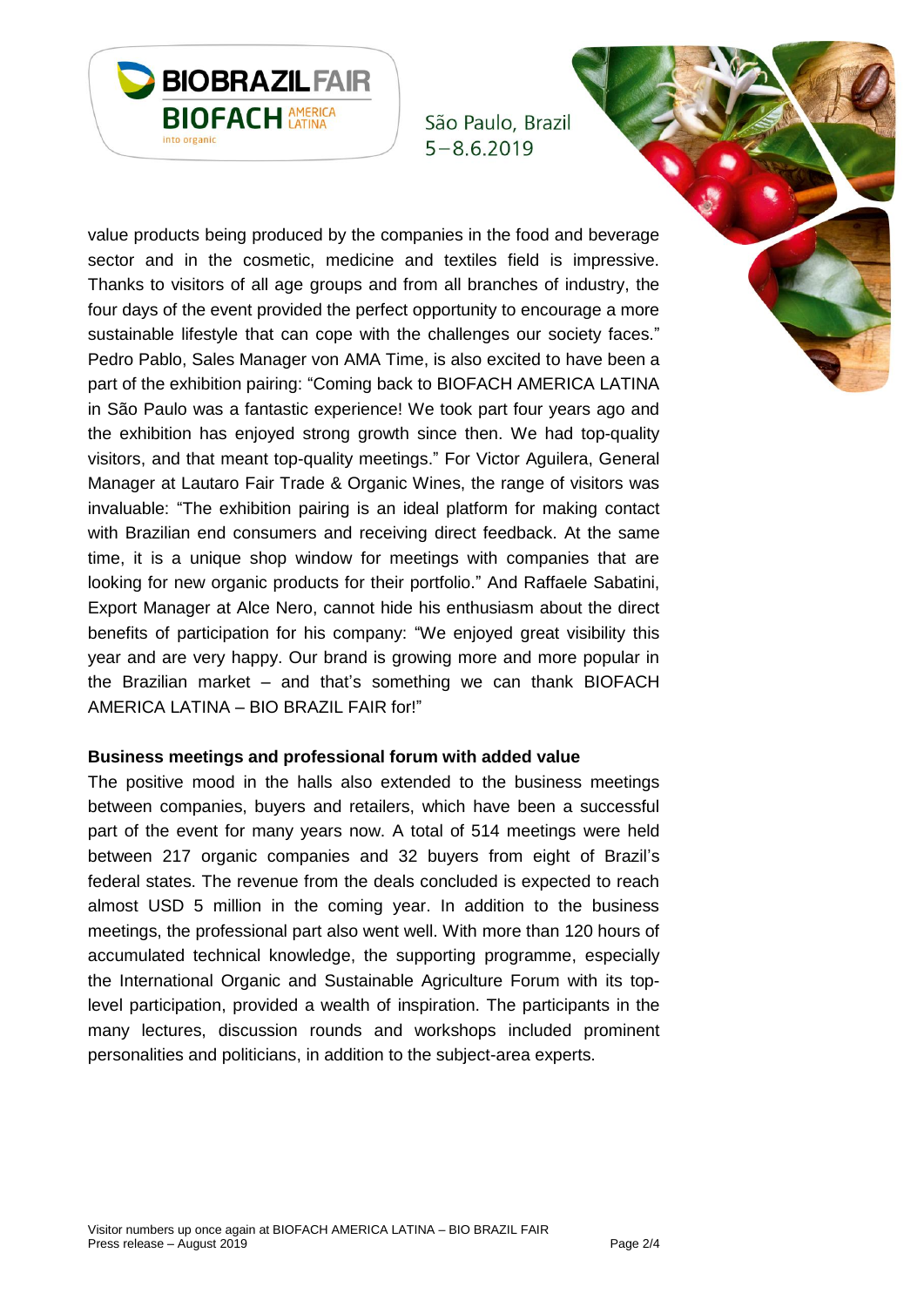

São Paulo, Brazil  $5 - 862019$ 

**Save the date:** The next BIOFACH AMERICA LATINA – BIO BRAZIL FAIR will be held from **17 to 20 June 2020** at the the Anhembi exhibition venue in São Paulo.

## **BIOFACH World**

NürnbergMesse has proven expertise in the field of organic foodstuffs. In February every year, the international organic sector gathers in Nuremberg at BIOFACH, the world's leading fair for organic food products. The comprehensive range of certified organic products on display shows their diversity – from fresh products like dairy and cheese, fruit, vegetables, dry products like grains and pulses, nuts and confectionery to beverages. The international patron of BIOFACH is IFOAM – Organics International, while the national honorary sponsor is the German Federation of Organic Food Producers (BÖLW). An integral part of this world-leading fair is the BIOFACH Congress, a knowledge-sharing platform that is unique worldwide. With another six BIOFACH events in China, India, Japan, South America, Thailand and, the USA, BIOFACH World has a global presence and year for year brings together more than 4,000 exhibitors and 150,000 trade visitors.

### **The next BIOFACH events:**

BIOFACH, Nuremberg: 12-15 February 2020 BIOFACH AMERICA, Baltimore: 12-14 September 2019 BIOFACH INDIA, Delhi-NCR: 7-9 November 2019 BIOFACH JAPAN, Chiba (Tokio) 10-13 March 2020 BIOFACH CHINA, Shanghai: 13-15 May 2020 BIOFACH AMERICA LATINA, São Paulo: 17-20 June 2020 BIOFACH SOUTH EAST ASIA, Bangkok: 9-12 July 2020

# **Press Office BIOFACH AMERICA LATINA – BIO BRAZIL FAIR**

Jota Silvestre Primeira Página Assessoria de Comunicação e Eventos [www.ppagina.com](http://www.ppagina.com/) (+55 11) 5908-8214 [redacao.jota@ppagina.com](mailto:redacao.jota@ppagina.com) Contact journalist: Luiz Carlos Franco (MTb 10993)